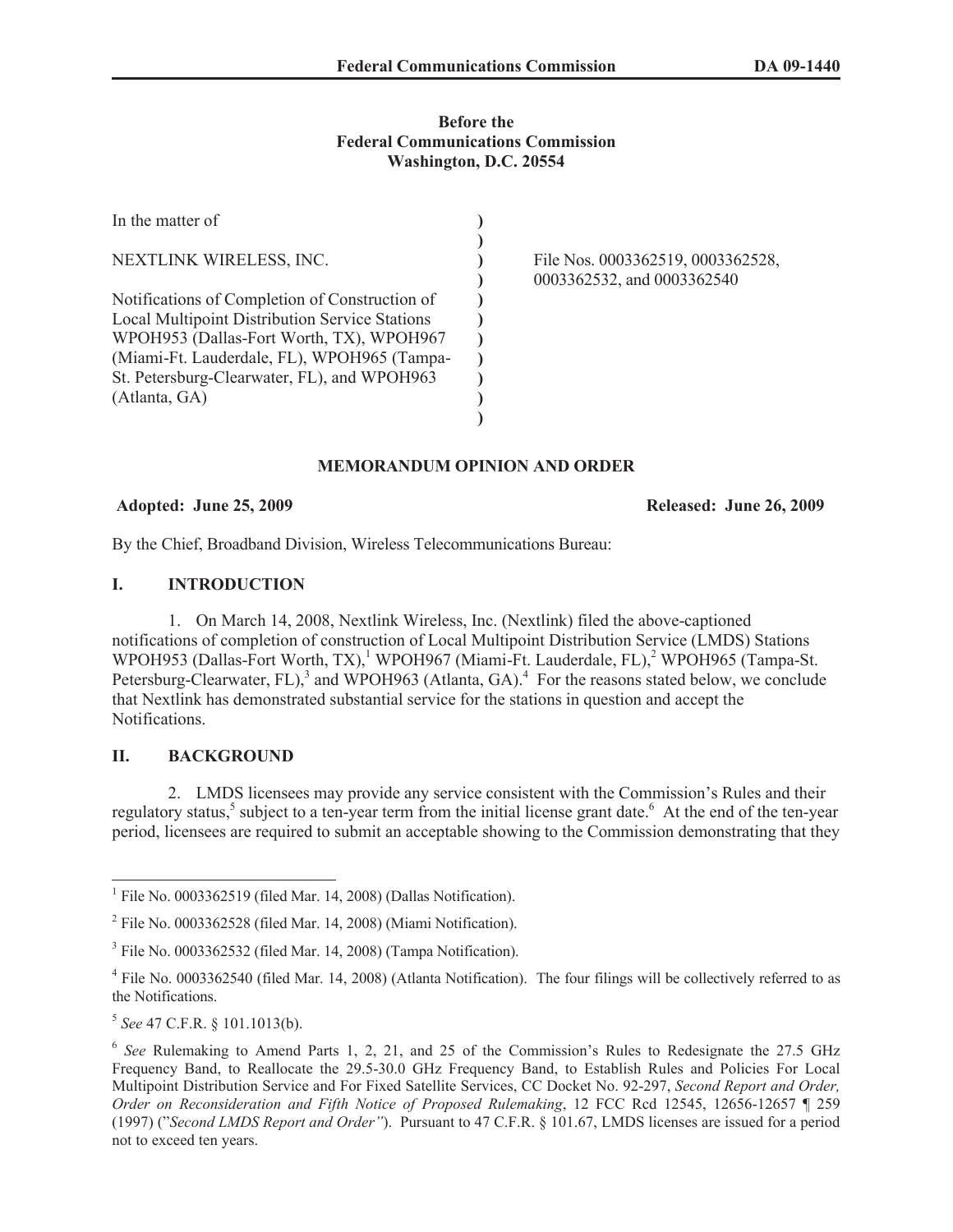are providing "substantial service" in each licensed area.<sup>7</sup> The Commission defined "substantial service" as "service that is sound, favorable, and substantially above a level of mediocre service that just might minimally warrant renewal."<sup>8</sup> The purpose of the substantial service showing is to "promote efficient use of the spectrum, encourage the provision of service to rural, remote, and insular areas, and prevent the warehousing of spectrum."<sup>9</sup> Failure by any licensee to meet this requirement will result in forfeiture of the license and the licensee will be ineligible to regain it.<sup>10</sup>

3. The Commission elaborated on what may constitute "substantial service" for LMDS by offering some specific examples, which are sometimes referred to as "safe harbors," to provide LMDS licensees with a degree of certainty as to how to comply with the substantial service requirement by the end of the initial license term.<sup>11</sup> The Commission explained that an LMDS licensee that chooses to offer fixed, point-to-point services may fall within a "safe harbor" by constructing four permanent links per one million people in its licensed service area.<sup>12</sup> The Commission also elaborated that an LMDS licensee electing to deploy point-to-multipoint services may fall within a "safe harbor" by demonstrating coverage to 20 percent of the population in the licensed BTA.<sup>13</sup> The "safe harbors" only serve as examples of what may constitute substantial service, and the Commission reviews licensees' showings on a case-by-case basis.<sup>14</sup>

4. On March 14, 2008, Nextlink filed the Notifications. Nextlink is using each of the stations in question to provide both point-to-point links and point-to-multipoint services such as wireless Ethernet, private line access, and high-speed, wide-area networking to customers.<sup>15</sup> In the Dallas-Fort Worth BTA (population 5,571,828), Nextlink is providing nine point-to-point links, and its point-to-multipoint services cover a geographic area encompassing 1,059,663 people.<sup>16</sup> Nextlink began providing service in the Dallas-Fort Worth market in May 2006.<sup>17</sup> In the Miami-Fort Lauderdale BTA (population 3,955,969), Nextlink is providing eight point-to-point links, and its point-to-multipoint services cover a geographic area encompassing 479,418 people.<sup>18</sup> Nextlink began providing service in the Miami-Fort Lauderdale market in November 2005.<sup>19</sup> In the Tampa-St. Petersburg-Clearwater BTA (population 2,628,386), Nextlink is providing four point-to-point links, and its point-to-multipoint services cover a geographic area encompassing  $\overline{453,809}$  people.<sup>20</sup> Nextlink began providing service in the Tampa-St. Petersburg-

<sup>12</sup> *See Second LMDS Report and Order*, 12 FCC Rcd at 12660 ¶ 270.

<sup>7</sup> *See* 47 C.F.R. § 101.1011(a); *see also Second LMDS Report and Order,* 12 FCC Rcd at 12658 ¶¶ 261-262.

<sup>8</sup> *Second LMDS Report and Order,* 12 FCC Rcd at 12658 ¶ 261; *see also id.* at 12660 ¶ 269.

<sup>9</sup> *Second LMDS Report and Order,* 12 FCC Rcd at 12659 ¶ 266.

<sup>10</sup> *See* 47 C.F.R. § 101.1011(a).

<sup>11</sup> *See Second LMDS Report and Order*, 12 FCC Rcd at 12660-12661 ¶¶ 269-270.

<sup>13</sup> *See Second LMDS Report and Order*, 12 FCC Rcd at 12660 ¶ 270.

<sup>&</sup>lt;sup>14</sup> See Second LMDS Report and Order, 12 FCC Rcd at 12660-12661 ¶ 270. For example, the Commission may also consider such factors as whether the licensee is offering a specialized or technologically sophisticated service that does not require a high level of coverage to be of benefit to customers, and whether the licensees operations serve niche markets or focus on serving populations outside of areas served by other licensees. *See Second LMDS Report and Order,* 12 FCC Rcd at 12660 ¶ 270.

<sup>&</sup>lt;sup>15</sup> Notifications at 1.

<sup>&</sup>lt;sup>16</sup> Dallas Notification at 1.

 $17$  *Id.* 

<sup>&</sup>lt;sup>18</sup> Miami Notification at 1.

<sup>19</sup> *Id.*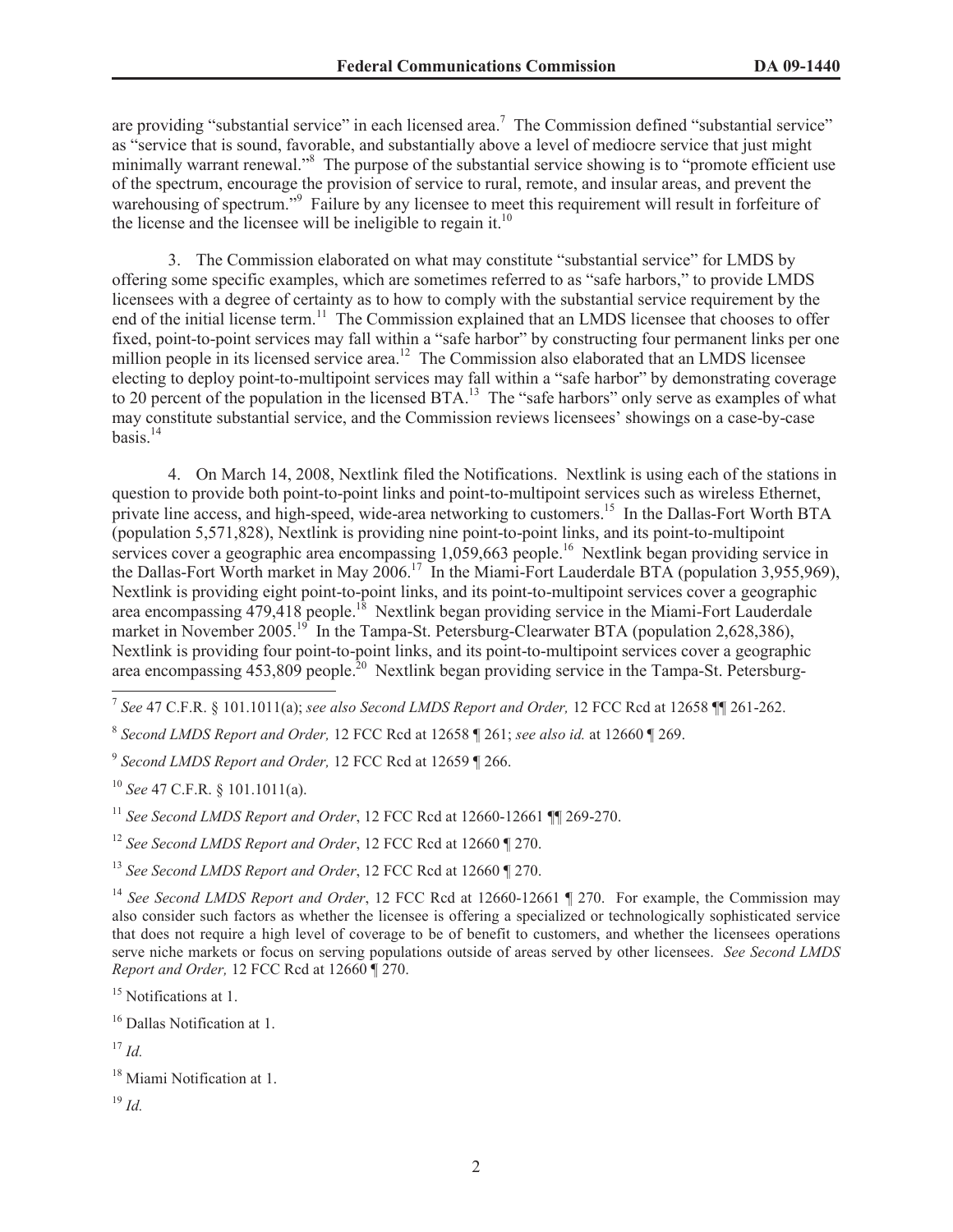Clearwater market in December 2005.<sup>21</sup> Finally, in the Atlanta BTA (population 4,406,826), Nextlink is providing six point-to-point links, and its point-to-multipoint services cover a geographic area encompassing 689,058 people.<sup>22</sup> Nextlink began providing service in the Atlanta market in July 2006.<sup>23</sup>

### **III. DISCUSSION**

5. Nextlink argues that for each of the stations in question, it has demonstrated that it has provided substantial service by meeting a combination of the point-to-point and point-to-multipoint safe harbors.<sup>24</sup> It uses the following methodology to reach that conclusion. It takes the number of point-topoint links that are providing service and multiplies that figure by 250,000 (based on the four links per million safe harbor) to provide a figure for the population that receives substantial service from the pointto-point links.<sup>25</sup> For its point-to-multipoint service, Nextlink takes the population covered by those services, and then subtracts the population that it estimates receives substantial service from the point-topoint links from the total population in the BTA.<sup>26</sup> Nextlink concludes that each of the stations in question provides substantial service because the population covered by its point-to-multipoint services is greater than 20 per cent of the population that does not receive attributable service from the point-to-point links.<sup>27</sup>

6. We reject Nextlink's attempt to mathematically combine the point-to-point safe harbor and point-to-multipoint safe harbor in a manner that would guarantee a conclusion that it provided substantial service. Nextlink cites no precedent that would support its approach. Furthermore, adopting such an approach could allow licensees to meet a substantial service test by providing minimal levels of multiple services that, by themselves, would not meet the underlying purposes of the substantial service requirement. Accordingly, we reject Nextlink's argument that it has demonstrated substantial service by means of its mathematical formula.

7. As noted above, however, the Commission's "safe harbors" only serve as examples of what may constitute substantial service, and the Commission reviews licensees' showings on a case-by-case basis.<sup>28</sup> In this case, while Nextlink's showing does not meet the safe harbors established by the

<sup>23</sup> *Id.*

<sup>24</sup> Notifications at 1.

<sup>25</sup> *Id.*

<sup>26</sup> *Id.*

<sup>27</sup> *Id.* For example, in the Tampa-St. Petersburg-Clearwater BTA, where the total population is 2,628,386, Nextlink claims that 1,000,000 people (four links X 250,000 people for each link) receive substantial service from its pointto-point links. It then subtracts those 1,000,000 people from the total BTA population and concludes that it provides substantial service because the 453,809 people encompassed by its point-to-multipoint services is greater than 20 per cent of the remaining population in the BTA (1,628,386). Tampa Notification at 1.

<sup>28</sup> *See Second LMDS Report and Order*, 12 FCC Rcd at 12660-12661 ¶ 270. For example, the Commission may also consider such factors as whether the licensee is offering a specialized or technologically sophisticated service that does not require a high level of coverage to be of benefit to customers, and whether the licensee's operations serve niche markets or focus on serving populations outside of areas served by other licensees. *See Second LMDS Report and Order,* 12 FCC Rcd at 12660 ¶ 270. The substantial service requirements may also be met in other ways. *Id.*

<sup>(...</sup>continued from previous page)

Tampa Notification at 1.

 $^{21}$  *Id.* 

<sup>22</sup> Atlanta Notification at 1.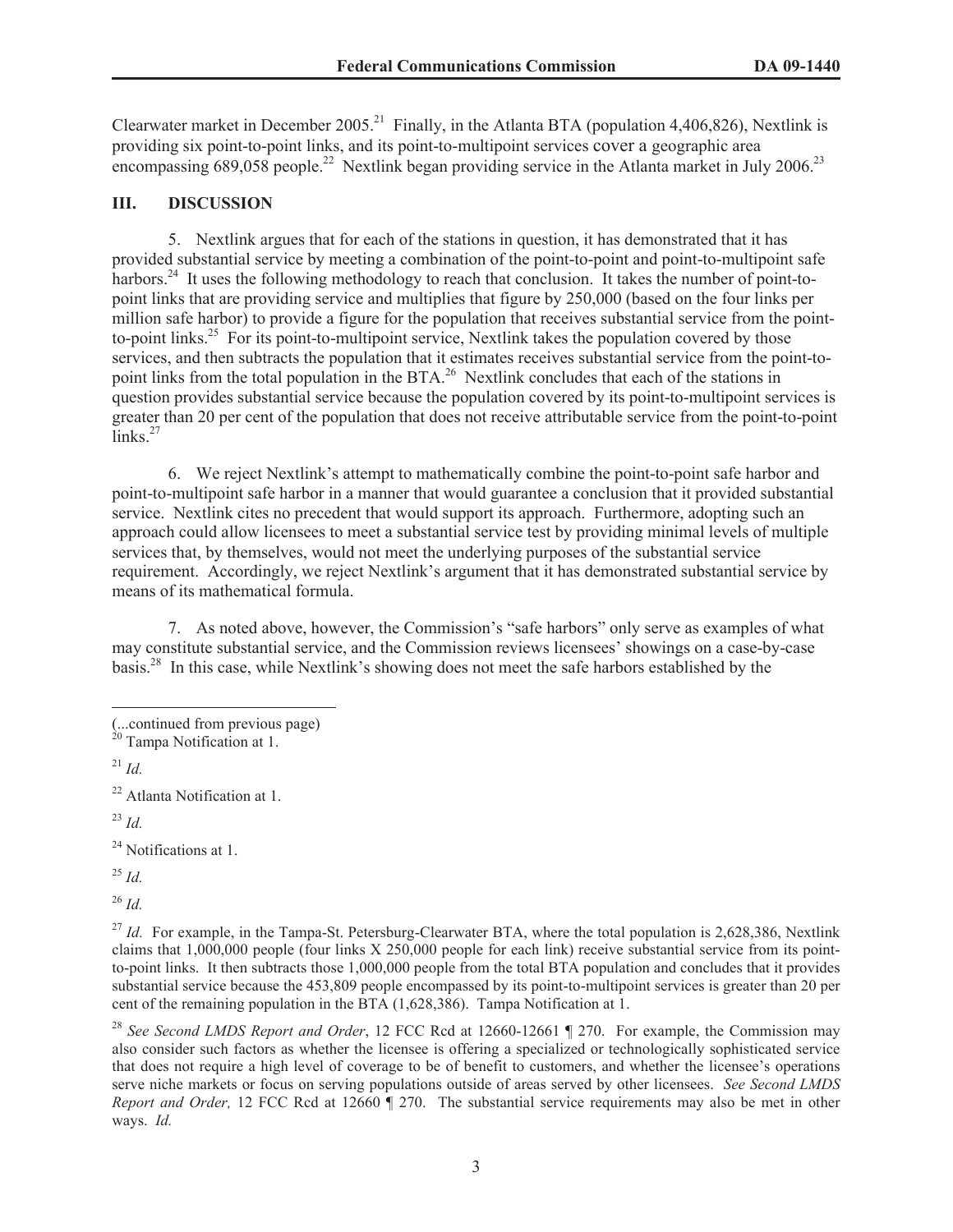Commission for point-to-multipoint service or for point-to-point service, we find that Nextlink has demonstrated substantial service based on a number of factors.

8. Nextel's provision of point-to-multipoint service approaches the level needed to be considered substantial. In Dallas-Fort Worth, Tampa-St. Petersburg-Clearwater, and Atlanta, Nextlink covers over 15% of the population, which is over three-quarters of the way towards meeting the 20 percent coverage safe harbor. <sup>29</sup> Nextlink covers over 12% of the population in Miami. Nextlink's level of point-to-multipoint service must also be evaluated in light of the challenges that all LMDS licensees faced in endeavoring to deploy point-to-multipoint service. We recently granted extensions of time to demonstrate substantial service to multiple LMDS licensees, based on the fact that those licensees "faced factors beyond their control, including difficulties in obtaining viable, affordable equipment" that prevented them from being able to deploy service.<sup>30</sup> The history, propagation characteristics and technical limitations of LMDS spectrum make it fundamentally different from lower frequency bands.<sup>31</sup> We believe Nextlink's level of point-to-multipoint coverage must be favorably considered in light of the unique nature and history of LMDS.

9. In addition to its point-to-multipoint service, Nextlink's provision of between four and nine links in each market is significant. When we add the number of point-to-point links Nextlink has provided to the amount of point-to-multipoint population coverage that Nextlink has demonstrated and the unique nature and history of LMDS, we conclude that Nextlink's service, while not sufficient to meet the Commission's articulated safe harbors, is "substantially above a level of mediocre service." In taking into account all of the factors noted above, we find that Nextlink has demonstrated that it is using this spectrum to provide service to the public, in keeping with the Commission's policy objectives for adopting construction requirements in this band – promoting efficient use of spectrum, encouraging the provision of service and preventing spectrum warehousing.<sup>3</sup>

10. Our conclusion that Nextlink has demonstrated substantial service is not based upon any single factor. It is based on our review of the record as a whole, including the level of point-to-multipoint coverage, the number of point-to-point links, the unique nature and history of LMDS, and our review of the services and markets in question. We therefore accept Nextlink's construction notifications.

## **IV. CONCLUSION AND ORDERING CLAUSES**

11. Based upon our review of a record as a whole, we conclude that Nextlink has demonstrated that LMDS Stations WPOH953, WPOH967, WPOH965, and WPOH963 are providing substantial service. We therefore accept the construction notifications Nextlink has filed for those stations.

12. Accordingly IT IS ORDERED that pursuant to Sections 4(i) and 309 of the Communications Act of 1934, as amended, 47 U.S.C. §§ 154(i), 309, and Sections 1.946(d) and 101.1011(a) of the Commission's Rules, 47 C.F.R. §§ 1.946(d), 101.1011(a), that the construction notifications filed by Nextlink Wireless, Inc. on March 14, 2008 (File Nos. 0003362519, 0003362528, 0003362532, and

<sup>&</sup>lt;sup>29</sup> The numbers in these markets are Dallas-Fort Worth (19 percent), Tampa-St. Petersburg-Clearwater (17.3%), and Atlanta (15.6%).

<sup>&</sup>lt;sup>30</sup> See Applications filed by Licensees in the Local Multipoint Distribution Service (LMDS) Seeking Waivers of Section 101.1011 of the Commission's Rules and Extensions of Time to Construct and Demonstrate Substantial Service, *Memorandum Opinion and Order*, 23 FCC Rcd 5894, 5905 ¶ 24 (WTB 2008) (*LMDS Extension Order*).

<sup>31</sup> For a detailed discussion of the characteristics and history of LMDS, *see* LMDS Coalition, Request for Waiver and Limited Extension of Deadline for Establishing Compliance with Section 101.1011(a) LMDS Substantial Service Requirements (filed Jun. 14, 2007) at 3-9.

<sup>32</sup> *Second LMDS Report and Order,* 12 FCC Rcd at 12659 ¶ 266.